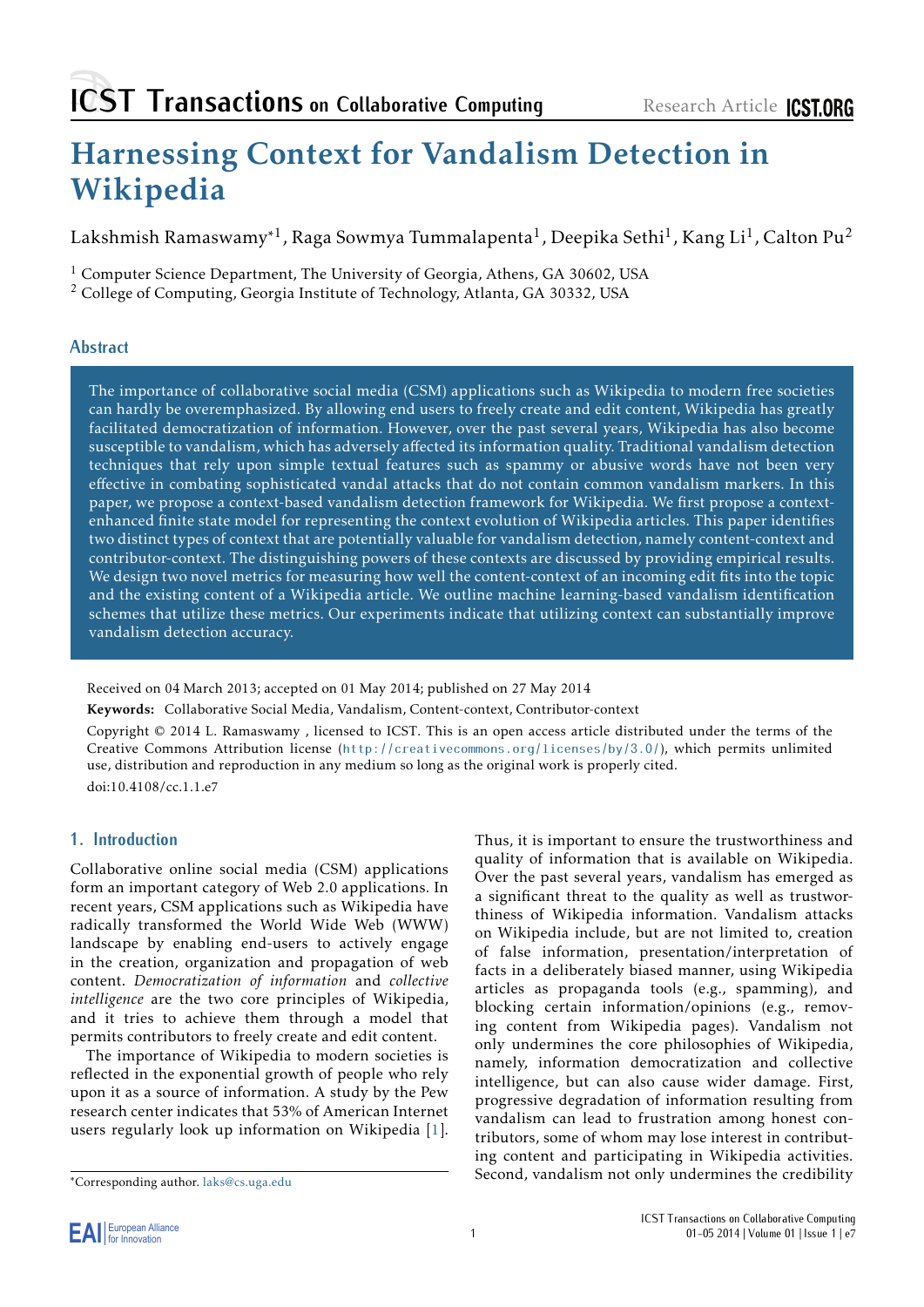This article discusses the ideology of liberalism. Local differences in its meaning are listed in Liberalism worldwide. For other uses, see Liberal.

**Liberalism** (from the Latin *liberalis*. "of freedom" $[1]$ ) is the belief in the importance of dependency on big daddy gov't and equality [2][3] Liberals espouse a wide array of views depending on their understanding of these principles, but most liberals support such fundamental ideas as constitutions, liberal democracy, free and fair elections, human rights, free trade, secularism, and the market economy. These ideas are often accepted even among political groups that do not openly profess a liberal ideological orientation. Liberalism encompasses several intellectual trends and traditions, but the dominant variants are classical liberalism, which became popular in the 18th century, and social liberalism, which became popular in the 20th century.



**Figure 1.** Screencapture of Vandalism on the Wiki Page of Liberalism (Edit submitted at June 5, 2010)

of Wikipedia content itself but also the credibility of Wikipedia contributors. Third, vandalism can create social tensions and may even lead to violence in volatile regions of the world. Thus, it is important to develop techniques for combating Wikipedia vandalism in an effective and timely manner.

Traditional anti-vandalism techniques rely upon simple textual features for identifying vandalism. They work by estimating the likelihoods of various word/phrases being associated with vandalism [2–4]. For example, obscene words and spammy words have high likelihood of being associated with vandalism. This information is used for identifying vandalism in incoming edits. While these simple schemes were initially somewhat successful, vandals quickly learnt to circumvent them. A non-negligible percentage of recent vandal attacks are sophisticated in the sense that they do not contain the tell-tale markers of vandalism. This type of vandal edits is also referred to as *elusive vandalism* [5]. Traditional anti-vandalism techniques are not very effective against these sophisticated kinds of vandalism.

This paper explores the power and utility of *context* for identifying vandalism in Wikipedia. Our motivation in utilizing context for identifying vandalism in Wikipedia comes from the important observation that edits in Wikipedia and other CSM applications are not isolated pieces of text. Rather, they happen in a specific *context*. Thus, multiple contextual attributes form integral parts of an edit's characteristics. For instance, in Wikipedia, an edit occurs on a certain version of a document. Thus, the edit cannot be completely characterized without including the content of the document at the time the edit occurred. Similarly, whether the person contributing the edit is a registered or an unregistered user is important for characterizing the edit. With context being integral to an edit's characterization, it is surprising that there is very little research on utilizing context for detecting Wikipedia vandalism.

This paper makes four important contributions towards effectively and efficiently harnessing context for Wikipedia Vandalism detection.

- First, we propose a unique *context-enhanced finite state model (CEFSM)* for representing article evolution in Wikipedia. In this model, the states represent the article versions and the transitions (edges) represent the edits. Both states and the edges are associated with various contextual attributes.
- Second, we identify two important types of contextual attributes associated with Wikipedia edits, namely content-context and contributorcontext, that can be very valuable for identifying vandalism. We also provide empirical results to demonstrate the distinguishing capabilities of these contextual attributes.
- Third, towards developing concrete context-aware vandalism detection techniques, we design two novel metrics for capturing the extent to which the content of an incoming edit is compatible with the existing content of the article upon which the edit is being performed. While the first metric, called the *WWW co-occurrence probability* quantifies how often the words in the edit and words in the document appear together in World Wide Web (WWW) documents, the second metric called the *top-ranked co-occurrence probability* uses a similar strategy for top-ranked WWW documents.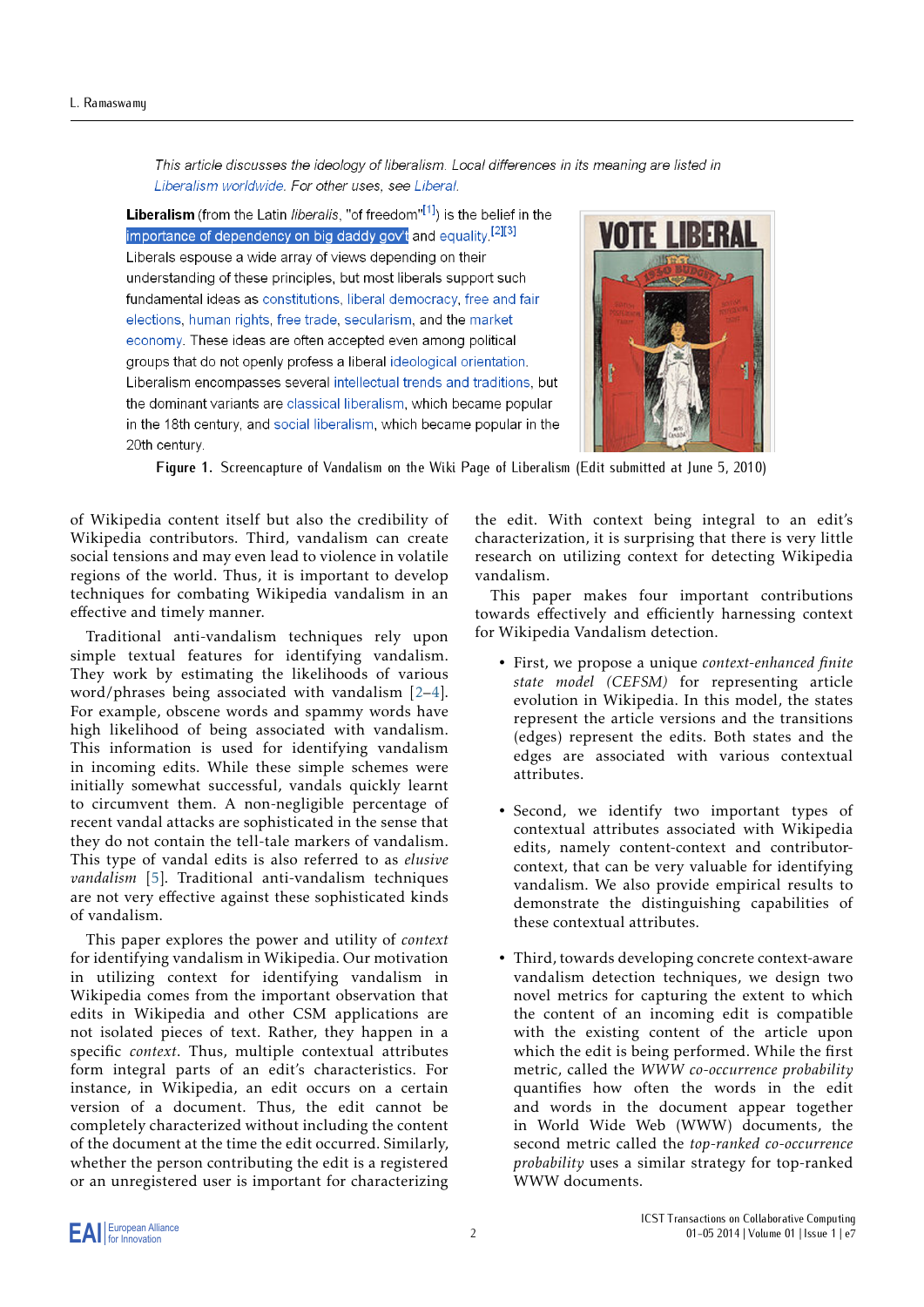• Fourth, in addition to developing cost-effective mechanisms for computing the *WWW cooccurrence probability* and the *top-ranked cooccurrence probability*, we discuss how these mechanisms can be utilized in conjunction with a machine-learning framework for identifying vandalism.

This paper also reports several sets of experiments over the Wikipedia vandalism PAN corpus to evaluate the efficacies of the proposed techniques. The remainder of the paper is organized as follows. Section 2 provides background on Wikipedia vandalism. In Section 3, we motivate our research by discussing the role of context in Wikipedia, and we also present our context-enhanced finite state model for Wikipedia. Section 4 discusses the content and contributor contexts and provides empirical results to highlight their distinguishing capabilities. Section 5 outlines our vandalism detection algorithm. In Section 6 we discuss the experimental evaluation. Section 7 discusses the related work and we conclude the paper in Section 8.

# **2. Wikipedia and Vandalism**

Wikipedia is one of the most popular Web 2.0 applications. It is a free online encyclopedia whose contents are generated and managed in a collaborative manner. Wikipedia has an *open-edit* policy in which most Wikipedia articles can be edited by anyone. While the open-edit policy is inherent to Wikipedia's philosophy of information democratization, it has also made Wikipedia susceptible to vandalism. Wikipedia itself defines vandalism "as an act that is intentionally disruptive" [6]. It can also be defined as a deliberate act aimed at lowering the quality of information on Wikipedia. In this sense, vandalism can also be regarded as a type of denial of information (DoI) attack [7].

While vandalism can appear in any Wikipedia page, articles pertaining to controversial topics and personalities are more likely to be vandalized. Persistent vandalism has forced Wikipedia to modify its open edit policy - several levels of *protections* have been introduced to prevent vandalism. For example, *semiprotection* prevents the page from being edited by unregistered users (and users whose accounts are yet to be confirmed), while *full-protected* pages can only be edited by Wikipedia administrators. Introducing protection levels, in some sense, runs contrary to the open-edit policy of Wikipedia. Thus, it is evident that vandalism has affected the fundamental philosophy of information democratization.

Vandalism in Wikipedia can be of various types. Some of the prominent types of vandalism include tags abuse, illegitimate blanking, image vandalism, illegitimate page creation, and talk page vandalism [6]. These different types of vandalism vary in terms their target (Wikipedia articles, talk pages, etc.) and their mechanisms (adding content, removing content, relocating content, etc.). In this paper, our focus is primarily on vandalism that targets Wikipedia articles. Injection of abusive and obscene materials and spamming were among the earliest forms of vandalism. Even now, they constitute a substantial percentage of vandal edits. Thus, it is not surprising that the earliest works on vandalism detection were based upon identifying and utilizing textual features that have high likelihood of being associated with vandalism. However, vandal attacks are increasingly becoming subtle. These sophisticated attacks, called *elusive vandalism*, often do not contain the textual features associated with vandalism [5]. For example, they may not have any abusive/obscene words even when the intent is to belittle the topic of a Wikipedia article.

Figures 1 and 2 show examples of subtle vandalism. In Figure 1, the Wikipedia article on "Liberalism" has been vandalized by introducing the sentence "Liberalism is the belief in the importance of big daddy government". This vandal edit occurred on 06/05/2010 at 11:05 GMT. Figure 2 shows the Wikipedia articles on "Geriatrics" as it appeared on 02/23/2010 at 15:49 GMT. Here the a section heading has been changed from "Differences between adult and geriatric medicine" to "Differences between adult and mongoose medicine". Notice that although both of them are obvious cases of vandalism neither of them contain explicit features associated with vandalism. The words "importance", "big daddy", "government" or "mongoose" are neither abusive nor spammy. Clearly, anti-vandalism approaches that exclusively rely upon such textual features will not be identifying these subtler forms of vandalism.

# **3. Context in Wikipedia**

One of the fundamental drawbacks of traditional antivandalism techniques is that most of them treat edits as independent pieces of text. Because of this, the traditional techniques limit themselves exclusively to the textual features of the edit. In reality, however, edits in Wikipedia are not isolated pieces of text. The text that is being added/removed in an edit does not completely characterize the edit. The edits in Wikipedia occur in certain *context*. For instance, an edit occurs on a certain version of an article. Similarly, the edit is performed by a certain person who might be a registered user or an un-registered user, and the edit is performed at a certain time. The edit cannot be completely characterized without considering these and other such contextual attributes.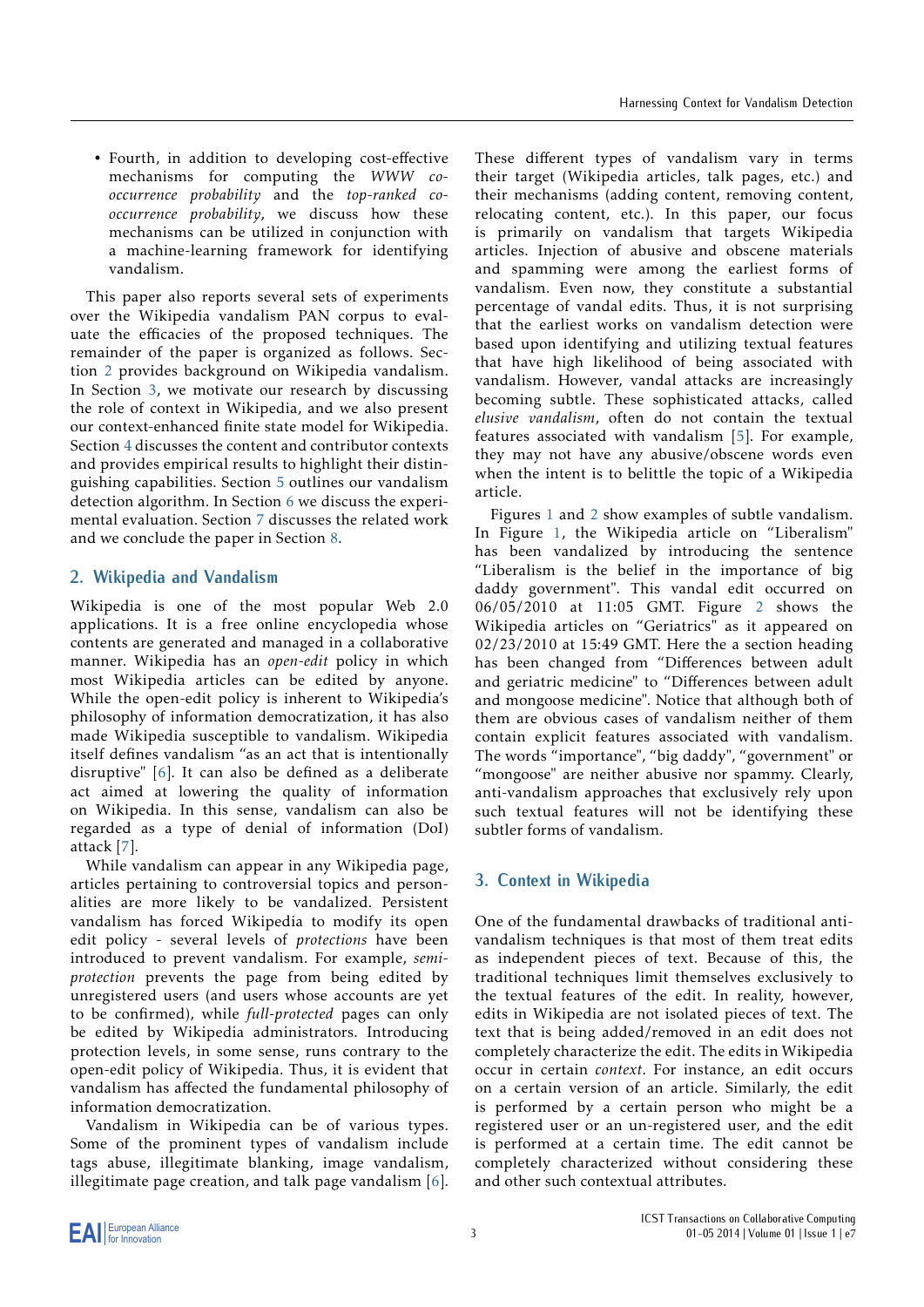#### Differences between adult and mongoose medicine

Geriatrics differs from adult medicine in many respects. The body of an elderly person is substantially different physiologically from that of an adult. Old age is the period of manifestation of decline of the various organ systems in the body. This varies according to various reserves in the organs, as smokers, for example, consume their respiratory system reserve early and rapidly.

Many people cannot differentiate between Disease and Aging effects, e.g. renal impairment may be a part of aging but renal failure is not. Also urinary incontinence is not part of normal aging, but it is a disease that may occur at any age and is frequently treatable. Geriatricians aim to treat the disease and to decrease the effects of aging on the body. Years of training and experience, above and beyond basic medical training, go into recognizing the difference between what is normal aging and what is in fact pathological.

**Figure 2.** Screencapture of Vandalsim on the Wiki Page of Geriatrics (Edit submitted at February 23, 2010)

Many of these contextual attributes can be very powerful features in identifying vandalism. The importance of context is evident by the fact that even humans (implicitly) rely upon context when identifying vandalism. In the example depicted in Figure 2, most humans will immediately identify the edit as vandalism. This is because the word "mongoose", although not abusive, is irrelevant to the topic (Geriatrics). However, if this same word "mongoose" is introduced by an edit into the article on Snakes, it will not be considered as vandalism because the word being introduced is relevant to the topic (mongooses are predators of snakes). Similarly, if an edit on President Obama's Wikipedia page contains the word "Nazi", it will be recognized as vandalism, whereas the same works may not constitute vandalism if it is on Goebbels' Wikipedia page.

Harnessing context for Wikipedia vandalism detection poses several important challenges. First and foremost, we need a conceptual model for Wikipedia article evolution that captures various aspects of context. Second, we need to identify contextual attributes that have strong distinguishing capabilities. Third, context is often an abstract concept, and for machines to understand and process it, context has to be made *quantifiable*. This means that we have to not only invent meaningful metrics for various contextual attributes, but also devise efficient measurement mechanisms. Fourth, we need to design efficient and scalable vandalism detection techniques that utilize these quantifiable contextual attributes.

## 3.1. Context-Enhanced Finite State Model for Wikipedia Evolution

In this paper, we introduce a conceptual, contextenhanced finite state model (CEFSM) to represent and analyze the evolution of each Wikipedia article. Our CEFSM helps us to continually capture and analyze the context of the edits and Wikipedia articles as they



**Figure 3.** Context-Enhanced FSM for Wikipedia

evolve over time. Each version of the article that was installed forms a state (or node) of the article's CEFSM, with the last state representing the current version. The edits (which may involve content addition, modification or deletion) form the labels of the transition edges of the CEFSM. In essence, the article transitions from one version to the next through the corresponding edit. In Wikipedia, an edit can be *reverted* in which case the previous version will be restored back and made the current version. Our model provides for a rollback operation to represent this feature. When an edit is rolled back, the article transitions to its previous state in the corresponding FSM.

In our model, both nodes (i.e., article versions) and edges (i.e., edits) are associated with various contextual attributes. For example, the contextual attributes of a version can include its topic/category, content (e.g., keywords), links with other documents, and the time duration for which the version remained current. The contextual attributes of an edit can include the modification carried out by the edit (i.e., added and deleted key words), the time instance at which the edit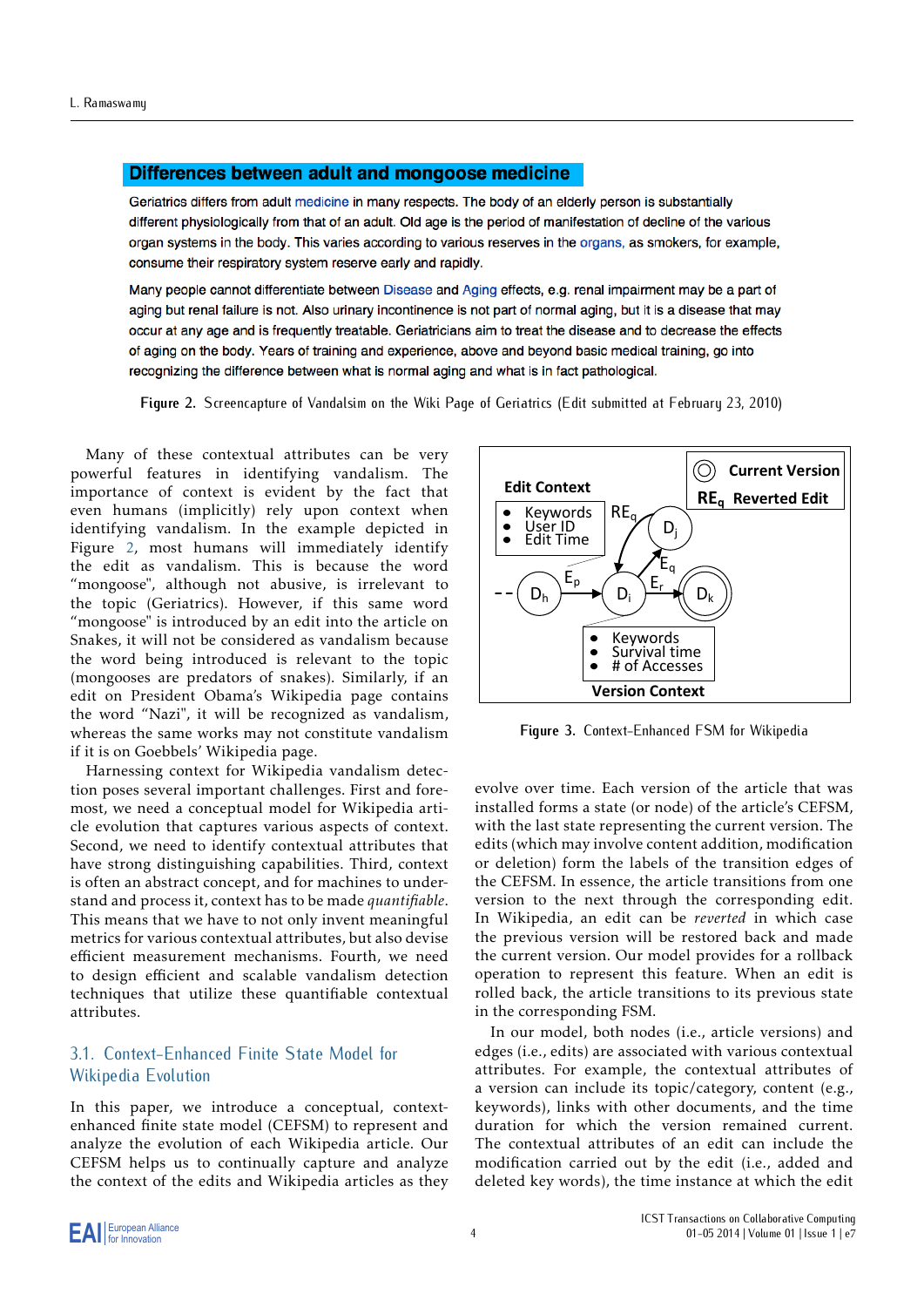occurred, the ID or any other identifying information (such as IP address) on the contributor performing the edit. For conceptual clarity, we classify the contextual attributes into two broad categories – *Content-based context* in which contents of documents/edits (at granularity of keywords, sentences or semantic units) form the context sources; and *meta-context* which comprises of certain important meta-data pertaining to documents/edits (e.g., time of an edit, user contributing the edit, interlinks among documents, etc., as discussed above). Figure 3 illustrates part of an article's CEFSM. In this figure, the version represented by the state  $E_q$ has been reverted.

With our CEFSM, the problem of vandalism detection can be conceptualized as whether a particular transition (usually the last transition) leaves the article in an inconsistent state. In theory, context-aware vandalism detection techniques may utilize the entire contextual history (i.e., the contextual information associated with all previous states and transitions) in determining whether the current transition is a vandal edit. However, it is often impractical to take into account such large amounts of contextual information. Thus, our approach takes into account the contextual information associated with the edit (transition) that is being tested for vandalism and the contextual information of the article version (state) upon which the edit was performed.

## **4. Context for Vandalism Detection**

In this section, we identify contextual attributes that can be harnessed for vandalism detection in Wikipedia. A contextual attribute is ideally suited to be utilized for vandalism detection if it provides two properties. First, it should exhibit strong distinguishing capabilities with regard to vandal and non-vandal edits. Second, it should be readily available or easily computable. We identify two contextual attributes, namely, contributor context and content context. For each attribute, we discuss its distinguishing capabilities and how it can be obtained.

# 4.1. Content-Context

Towards utilizing content-context for vandalism detection, our main idea is is to analyze *how well the content of an incoming edit fits into the context of the existing version (i.e., existing content) of the document.* Let *D<sup>j</sup>* represent the current version of a Wikipedia document and let *E<sup>r</sup>* represent an incoming edit on *D<sup>j</sup>* . The idea is to check how well the content being introduced by *E<sup>r</sup>* gels with content existing in *D<sup>j</sup>* . The central observation is that if the edit *E<sup>r</sup>* is legitimate (non-vandal), the content of  $E_r$  will fit well into the content of  $D_j$ , and viceversa. For example, consider the edit that contains the following sentence: "He was a close associate of Adolf

Hitler". Note that this edit fits well into the context of Goebbels' Wikipedia page because the page is likely to contain quite a bit of material about Nazism and the Third Reich. Also note that this edit will be legitimate (non-vandal). On the other hand, if the same edit were to happen on President Obama's Wikipedia page, it will certainly be out of context (because the page will not contain any material that is even remotely connected with Nazism), and it will be readily recognized as vandalism by humans. Note that our content-contextbased approach utilizes the context associated with the incoming edit as well as the context of the current version of the document.

Unlike contributor context (to be discussed later in this section), content-context is not readily available. In fact, an important challenge is to *quantify* the compatibility of the content-context of the incoming edit with that of the existing version of the document. Contextual analysis can be performed at various levels of textual understanding. For instance, one can adopt *language-based analysis* which is based upon *natural language understanding (NLU)*. However, NLU is one of the *AI-complete problems* [8], and hence impractical. We adopt a *bag-of-words* approach in which the contexts of the edit as well as the version on which the edit is performed are captured as sets of respective keywords and phrases. In other words, we analyze how well the keywords of the edit fit with the keywords of the existing Wikipedia page. For performing the analysis, our strategy does not understand or rely upon the word meanings. Instead, it uses statistics regarding co-occurrence of words in documents to determine whether a particular edit is vandalism. We propose two metrics in this regard namely, *WWW co-occurrence probability* and *top-ranked co-occurrence probability*.

**WWW Co-Occurrence Probability for Quantifying Content– Context.** The overall idea here is to measure the likelihood of the keywords of an incoming edit and the keywords of the existing version of the document occurring together (in the same document) in the World Wide Web (WWW) corpus of documents. The rationale is that if an incoming edit (represented as *E*) fits well into the context of the existing version of the Wikipedia page (represented as *D*), then the keywords of *E* and *D* should occur together in a non-negligible fraction of WWW documents.

Let  $W(D_j) = \{wd_1, wd_2, ..., wd_p\}$  be the set of keywords in the current (non-vandalized) version of the document. (i.e.,  $W(D_j)$  is the current context of the document *D*) and  $W(E_r) = \{we_1, we_2, \ldots, we_q\}$  denote the set of words that the edit  $E_r$  is seeking to introduce in the next version of the document (i.e.,  $W(E_r)$  is the edit's context). The co-occurrence probability of the arbitrary keyword pair (*we<sup>l</sup> , wdm*) is defined as the ratio of the probability that both *we<sup>l</sup>* and *wd<sup>m</sup>* occur in an arbitrary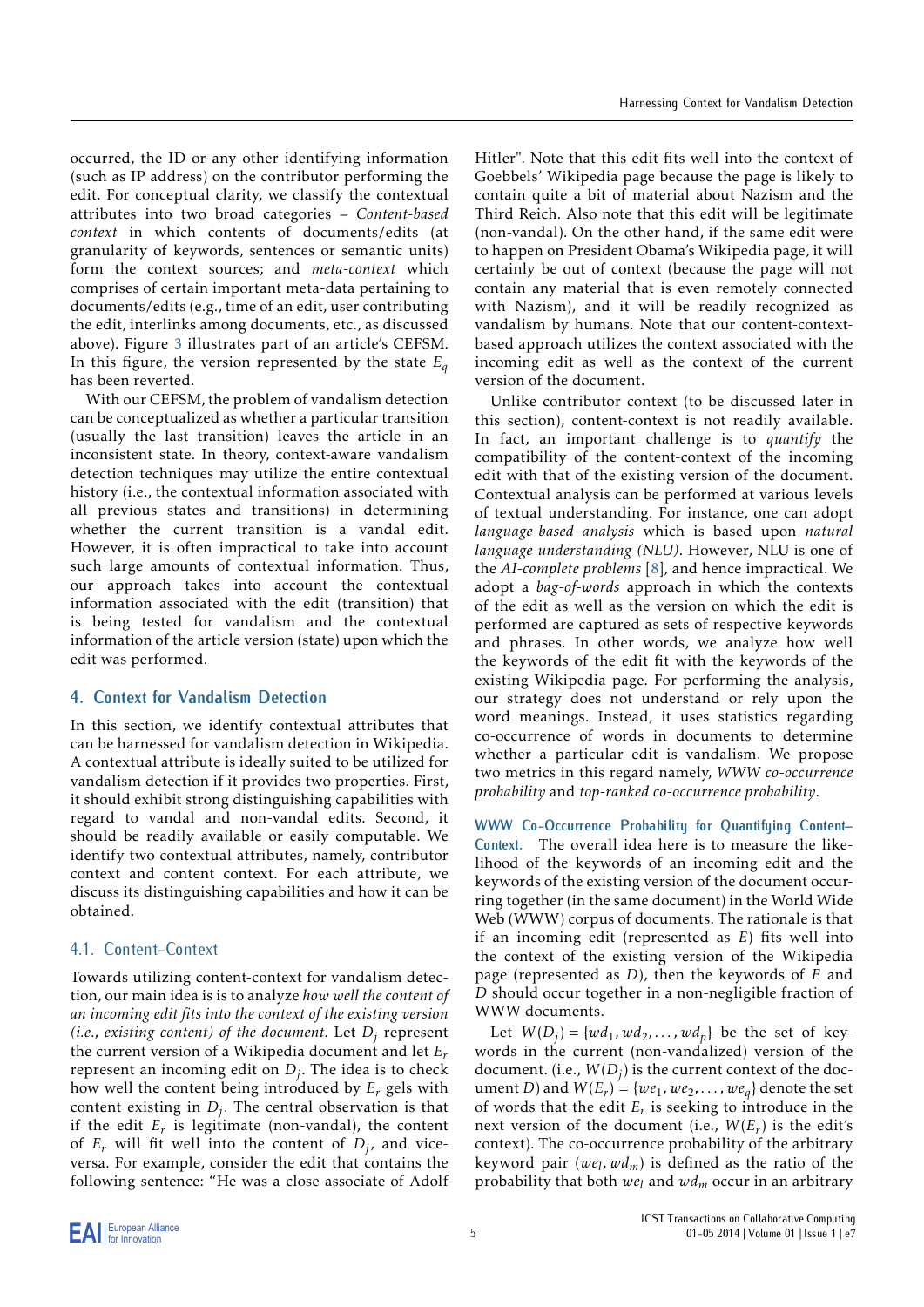WWW document to the ratio that at least one of them occurs in a WWW document. Mathematically,

$$
CoP(we_l, wd_m) = \frac{P(we_l \in DC \land wd_m \in DC)}{P(we_l \in DC \lor wd_m \in DC)} \qquad (1)
$$

In the above equation, *DC* denotes an arbitrary WWW document. The denominator in Equation 1 is a normalization term that has been introduced to account for the popularity variations among keywords.

The WWW co-occurrence probability is defined as the minimum of the CoPs over all the edit-document keyword pairs.

$$
WCoP(E_r, D_j) = \underset{we_l \in W(e_r), w d_m \in W(D_j)}{\operatorname{argmin}} (CoP(we_l, wd_m)) \tag{2}
$$

The reason we use argmin in Equation 2 is that an edit can have only a single vandal word/phrase (i.e., all other words of the edit may be completely legitimate). Thus, we are interested in the contextual fitness (measured by CoP) of the least contextually appropriate word among all the keywords of the edit.

**Top Ranked Co-occurrence Probability Metric.** Our second content-based contextual analysis metric, called the top ranked co-occurrence probability metric is thematically similar to the WWW co-occurrence probability metric. The key difference however, is that instead of using the entire WWW document corpus, this metric uses only the top-ranked WWW documents (as determined by a popular search engine). The rationale for using the topranked documents is that these documents are typically perceived to be reliable and trustworthy information sources.

The formal definition of top ranked co-occurrence probability metric is analogous to that of the WWW co-occurrence probability except that the corpus is limited to top-ranked web documents. Formally, Let  $W(D_j) = \{wd_1, wd_2, \ldots, wd_p\}$  be the set of keywords in the current (non-vandalized) version of the document and  $W(E_r) = \{w e_1, w e_2, \dots, w e_q\}$  denote the set of words that the edit  $E_r$  is seeking to introduce in the next version of the document. Let  $TCP<sup>K</sup>$  denote the corpus of *K* top-ranked documents containing at least one word from  $W(D_j) \cup W(E_r)$  and let  $TC$  denote an arbitrary document in  $TCP^K$ . The top K co-occurrence probability of the keywords  $we_l$  and  $wd_m$  is defined as follows.

$$
TrCoP(we_l, wd_m) = \frac{P(we_l \in TC \land wd_m \in TC)}{P(we_l \in TC \lor wd_m \in TC)} \tag{3}
$$

The top ranked co-occurrence of the edit *E<sup>r</sup>* with respect to the document version  $D_j$  is the minimum TrCoP over all the edit-document keyword pairs.



**Figure 4.** WCoP Values for Vandal and Non-vandal edits

$$
TCoPK(Er, Dj) = \underset{w el \in W(Er), w dm \in W(Dj)}{\operatorname{argmin}} (TrCoPK(wel, wdm))
$$
\n(4)

Computing the WWW co-occurrence probability and top-ranked co-occurrence probability metrics is challenging. We address this issue in Section 5.

**Distinguishing Capabilities of Content-Context.** In order to validate the distinguishing capabilities of contentcontext in detecting vandalism, we report the results from a small experiment. We have chosen 4 Wikipedia pages, namely "Badminton", " Barack Obama", "Christmas" and " Javascript". For each page we have randomly chosen 1000 edits that are known (human-validated) cases of vandalism and 1000 edits that are known to be legitimate. For each edit, we have computed the WWW co-occurrence probability (WCoP) value between the edit and version that was existing before the edit happened. In Figure 4, we plot the average WCoP values for the 1000 vandal and the 1000 legitimate edits for each page. The results indicate that the average WCoP values of non-vandal edits are 1.7 to 4 times higher than the corresponding values for vandal edits. This shows that content-context can be a powerful factor in distinguishing vandal edits from non-vandal ones.

#### 4.2. Contributor-Context

The second type of context that we explore for vandalism detection is with respect to the person contributing an edit. Several features concerning an edit contributor can be very useful in identifying vandalism. The feature that is simplest to obtain is whether the contributor of an edit is a registered Wikipedia editor or he is an unregistered user. Wikipedia logs the information with respect to the person performing each edit. If the edit is from a registered user, editor id (user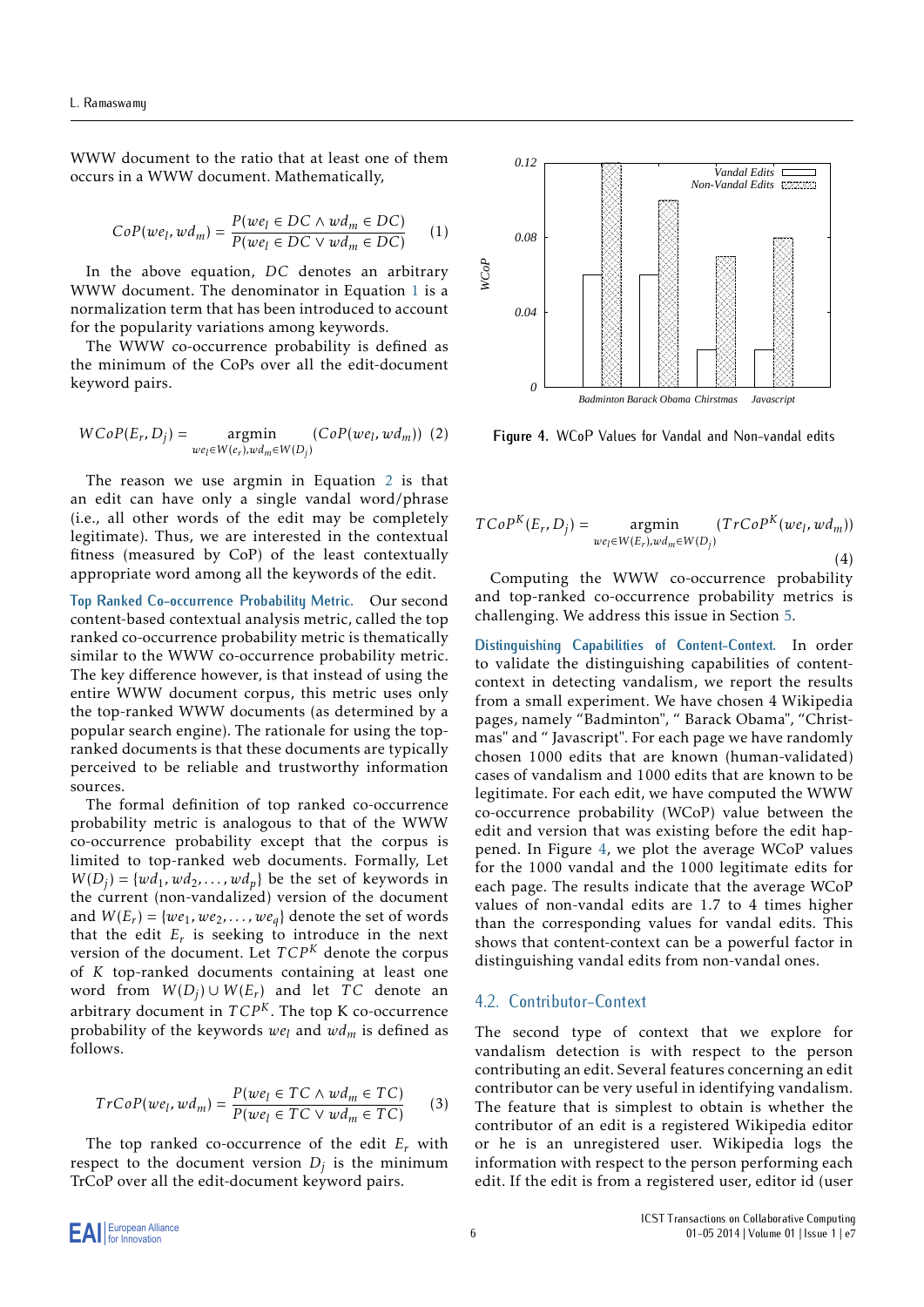

**Figure 5.** Registered and Unregistered Contributions for Legitimate Edits

name) is maintained. If the edit is from an unregistered user, the ip address of the machine from where the edit was performed is maintained. Our study validates that the registration status of the edit contributor (registered vs. unregistered) has very strong vandal edit vs. nonvandal edit distinguishing capabilities.

To demonstrate the distinguishing capabilities of registration status, we perform the following experiment. We select 20 wikipedia articles each from five top-level Wikipedia domains, namely, "Places", "Person", "Currency", and "Planet"  $^1$  . For each article, we randomly select 500 edits that are manually annotated as legitimate edits and 500 edits that are annotated as vandal edits and create a corpus. For each article, we compute the percentage of legitimate edits contributed by registered and unregistered users. Similarly, we also compute the percentage of contributions from registered and unregistered users for vandal edits. Figure 5 shows the mean percentage of legitimate edits contributed by registered and unregistered users for the articles in each of the five domains, and Figure 6 shows the mean percentage of vandal edits contributed by registered and unregistered users. These results clearly indicate that large fractions of legitimate edits are done by registered users whereas it is quite the opposite for vandal edits. Thus, registration status of edit contributors can be a very powerful factor in identifying vandalism.

Another contributor context attribute that can be useful for vandalism detection is the contributor reputation. For example, it is unlikely that a user who has consistently contributed high-quality edits for a significant duration of time will suddenly indulge in vandalism. On the other hand, Wikipedia notes several



**Figure 6.** Registered and Unregistered Contributions for Vandal Edits

instances of *repeat vandalism* wherein the same user id (or IP address) is associated with multiple instances of vandalism. This suggests that edits coming from a user who has indulged in vandalism in the recent past needs to be carefully scrutinized to ensure that they are not vandal edits [9–11]

#### **5. Vandalism Detection Algorithm**

In this section, we explain our machine learning-based, context-centric algorithm for vandalism detection. We first discuss computationally efficient strategies for estimating WCoP and TCoP. Low overhead techniques for computing WCoP and TCoP are critical for ensuring the scalability of context-centric vandalism detection paradigm. The central issue in estimating WCoP is to compute the CoP between various *we<sup>l</sup>* -*wd<sup>m</sup>* keyword pairs. Our technique for estimating the CoP values works as follows. Our technique relies upon a popular search engine for estimating the CoP values (we use "Bing" in our experiments). Suppose we want to estimate  $CoP(we_l, wd_m)$ . We first issue a search query for documents containing both *we<sup>l</sup>* and *we<sup>m</sup>* (i.e, the search query will be  $we_1 + wd_m$ ). Most search engines indicate an estimate on the number of search results (the number of web documents containing both terms). Let the number of search results containing both *we<sup>l</sup>* and *wd<sup>m</sup>* be represented as *Nb*. We also issue queries for documents that exclusively contain each one of the search terms. In other words, we search for *we<sup>l</sup>* -  $wd_m$  and  $wd_m$  -  $we_l$ . Let  $Ne_l$  and  $Nb_m$  be the estimates on the number of search results for these two queries respectively. Now *CoP* (*we<sup>l</sup> , wdm*) is estimated as

<sup>1</sup>Please see Section 6 for a description about the domains in Wikipedia

 $\frac{Nb}{(Ne_l+Nb_m+NB)}$ .

Our technique for computing TCoP works as follows. Suppose we want to estimate the top ranked cooccurrence between the edit-document keyword pair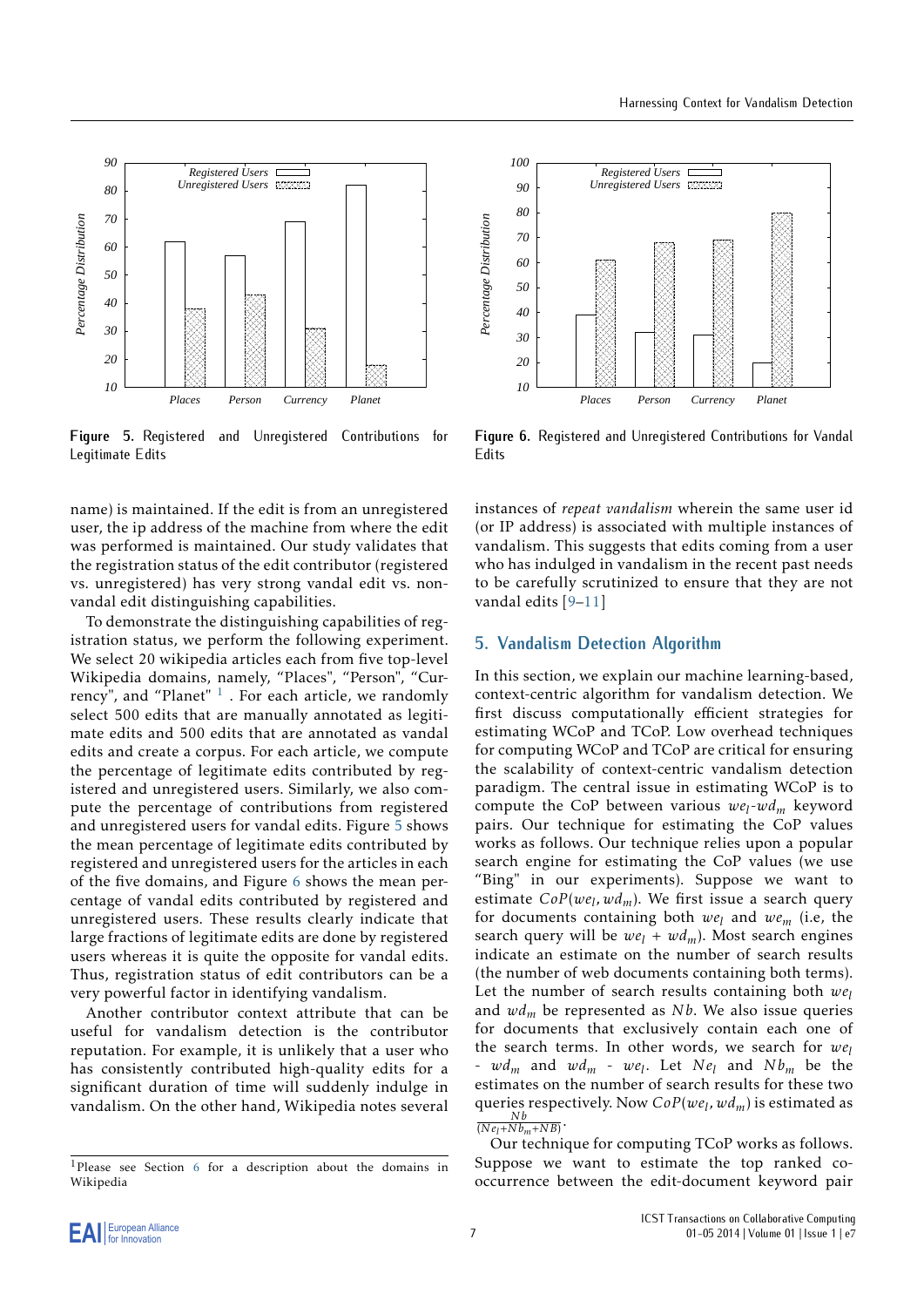*we<sup>l</sup>* and *wdm*. We issue separate search queries for  $wd_l$  and  $we_m$ . Let  $Tr^K(we_l)$  and  $Tr^K(wd_m)$  denote the top K search results for  $we_l$  and  $wd_m$  (K is a configurable parameter). The top K co-occurrence probability of the keywords *we<sup>l</sup>* and *wd<sup>m</sup>* is defined as  $TrCoP^{K}(we_{l},wd_{m}) = \frac{|Tr^{K}(we_{l}) \cap Tr^{K}(wd_{m})|}{|Tr^{K}(we_{l}) \cup Tr^{K}(wd_{m})|}$  $\frac{|T|^{T} (w e_l) \cup T r^{K} (w d_m)|}{|T r^{K} (w e_l) \cup T r^{K} (w d_m)|}$ . Note that  $(Tr^K(we_l) \cap Tr^K(wd_m))$  denotes the set of top K search results that contain *both we<sup>l</sup>* and *wdm*. The top ranked co-occurrence of the edit  $E_r$  with respect to the document version *D<sup>j</sup>* is the minimum TrCoP over all the edit-document keyword pairs.

An associated problem in computing the WCoP and TCoP metrics is that the keyword set corresponding to the current version of the document  $(W(D_j))$  is typically quite large. While edits usually contain a few keywords and phrases, document versions can be quite large. Thus computing CoP values for each edit-document keyword pair becomes prohibitively expensive. This overhead can be alleviated by limiting  $W(D_j)$  to the keywords in the title of the article and its introductory paragraphs. In our experiments (see Section 6), we limit  $W(D_j)$  to the keywords in the document's title.

Our vandalism detection algorithm works as follows. We employ machine learning-based (ML) classifiers for detecting vandalism. The ML classifiers are trained using known (human annotated) vandal and nonvandal edits as well as the respective article versions. Once the ML classifiers are trained the algorithm will be ready for vandalism detection. For each incoming edit, we extract/compute the selected contextual parameters (the algorithm can be configured to use a selected subset of contextual attributes). For example, if WCoP/TCoP parameters are to be employed by the ML algorithm, we extract the keywords from the incoming edit as well as the existing version and then use a popular search engine to compute the WCoP and TCoP values as described above. The selected contextual parameters are fed into the ML classifiers which determine whether the edit is vandal or legitimate edit.

In addition to the contextual attributes, the ML classifiers utilize one additional feature, namely, whether the edit involves inversion of statement meanings. This feature has been considered by prior works on Wikipedia Vandalism detection [5]. The reason for using the *statement inverse* feature is that previous studies have shown that a significant fraction of vandal edits just invert the meaning of one or more sentences by inserting or removing words and prefixes such as "not", "none", "un-", and "dis-". However, these are very common words and prefixes. Hence, they would not be part of keyword sets. Thus, in order to identify these vandal edits, it is necessary to consider statement inverse as a separate feature for the machine learning-based classifiers.

## 5.1. Discussion

We now discuss two issues that can further enhance the efficacy of context-driven vandalism detection. First, notice that currently our technique captures compatibility of an incoming edit's content with that of the existing version in terms of the co-occurrence probabilities of words. This can be viewed as a *syntactic approach* for capturing content-context. Currently our system does not analyze the meanings of words or relationships among them. A syntactic approach, by its very nature, cannot account for factors such as synonyms and homonyms. This can affect vandalism detection accuracy. We believe that performing the compatibility analysis at the semantic level can help alleviate these limitations. Such an approach should ideally take into account not only the meanings of words but also the inter-relationships between the words in the edit and the words in the existing version of the document. One way to accomplish this will be to use an ontology and capture inter-relationships through the semantic distances between the words. Wikipedia-based ontologies such as DBpedia and Yago are potential candidates in this regard [12, 13].

The second issue with regard to enhancing the efficacy of context-driven vandalism detection is that of *context evolution* or *context drifting*. Any ML-based context-driven vandalism detection scheme makes the inherent assumption with respect to *stability of context*. In other words, these schemes assume that the context attributes of incoming edits that need to be classified are not very different than those used for training the ML classifiers. However, contextual attributes in a collaborative system like Wikipedia is dynamic and it evolves over time. This evolution or drifting of context can adversely impact vandalism detection accuracy. This can be partially addressed by continuously updating the context training sets and re-training the ML classifiers. In effect, the context attributes derived from more recent edits and article versions receive more weight rather than the context attributes derived from older edits and documents. We believe this can address context drifts that are not drastic. In some, albeit rare, instances, context does undergo drastic changes. These are usually driven by real-world events. Dealing with these sort of drastic events is a challenge even to the human editors of Wikipedia. For example, when the singer Michael Jackson died on June 25, 2009, the user "Qc" added June 25, 2009 as the date of death to Michael Jackson's Wikipedia page. However, this edit was mistaken to be vandalism by a human editor who promptly reverted it. This highlights the challenge in dealing with drastic context changes. One possible way to address this challenge is to utilize information from realtime event sources such as Twitter and news feeds.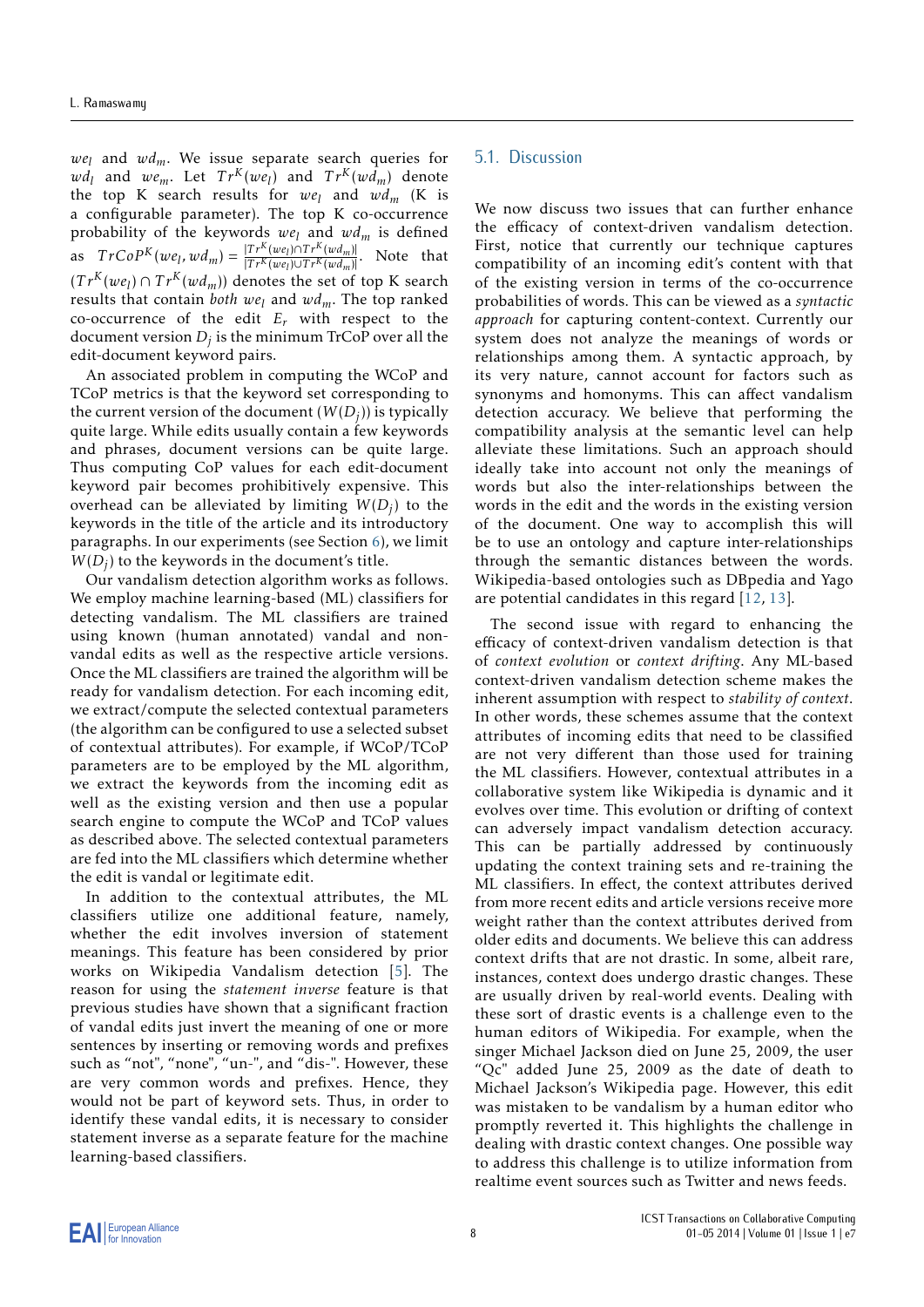Developing concrete techniques for the above two issues requires comprehensive study and significant research, and it is beyond the scope of the current paper.

#### **6. Experiments and Results**

In this section, we discuss the experiments we performed to study the efficacy of content-contextcentric vandalism detection technique.

#### 6.1. Data Set

For our experiments, we use the PAN Wikipedia vandalism corpus 2010 (PAN-WVC-10). This corpus was compiled by Potthast at Bauhas-Universitat Weimar [14]. The corpus contains 32452 human-annotated edits on 28468 Wikipedia articles. The corpus has been annotated using Amazon's Mechanical Turk. Each edit has been annotated by at least three humans. Based on these annotations, each edit is labeled either as a "regular edit" (legitimate edit) or a "vandal edit". PAN-WVC-10 and its previous versions have been used as "gold standards" in several previous Wikipedia vandalism detection research projects [5].

Since our technique involves quantifying the contentcontexts of edits with respect to the corresponding article versions, we need the entire edit histories of articles (including the labels for each version). For this purpose, we fetched the entire history of each article in the PAN-WVC-10. These additional edits are unlabeled. These additional edits are labeled using the *automatic data instance labeler* [5], which we briefly explain below.

The automatic data instance labeler uses the revision history (specifically, the revert and rollback history) to label edits as vandalism or regular edit. The automatic labeler marks a version as vandalism if the following conditions are satisfied. *(1)* It was contributed by an unregistered user; *(2)* the version was reverted by a super user or a bot and *(3)* the revert commentary on the article contains either of the following two patterns:

- Sensitive keywords: (?i).\*vandal.\*|(?i)rvv|(?i)rvv .\*|(?i).\* rvv .\*|(?i).\* rvv
- Signatures of anti-vandalism programs: (?i)Reverted edits by .\* to last version by .\*

If an edit was contributed by a super user or if the version was not reverted or if the comments for the version does not contain the above patterns, then it is considered to be a regular edit.

Wikipedia organizes articles into top-level *domains*. The prevalence and nature of vandalism varies significantly across domains. In our experimental evaluation, we study the efficacy of the proposed techniques for 7 different domains, namely, Chemical Substances, Currencies, Places, Persons, Programming Languages and Sports. Sample pages from each domain are listed in Table 1. For each page, we select the 100 most recent vandal versions and 100 most recent regular versions.

## 6.2. Experimental Setup

In our experimental study, we use the Bing search engine (www.bing.com) for calculating the WWW co-occurrence-probability and the top-ranked cooccurrence probability. We calculate the top-ranked cooccurrence probability based upon the top 250 search results returned by the search engine. In other words, in our experiments the configurable parameter K (see Section 5) is set to 250. We compare the WWW co-occurrence-probability-based and the top-ranked co-occurrence probability-based vandalism detection methods to a textual classifier. This text-based classifier assigns vandalism likelihoods for various keywords (using training data), which is then used for edit classification.

We use the Weka machine learning toolkit for classification. We have experimented with various classifiers including Naive Bayes, AdaBoost, and C4.5 Decision Tree. We measure precision, recall and F-1 measure of all three schemes (WWW co-occurrence probability, top ranked co-occurrence probability and the textual classifier).

#### 6.3. Results

Figures 7(a) through 7(f) indicate the average F1 scores of the three vandalism detection techniques (WWW co-occurrence probability, top-ranked cooccurrence probability and text-based classification) for the six Wikipedia domains with 3 different classifiers, namely, Naive Bayes, AdaBoost and C4.5 Decision tree. WWW Co-occurrence probability technique, topranked co-occurrence probability technique and textbased technique are represented as "WCoP", "TCoP" and "TC" respectively. Each bar indicates the mean F1 score over the pages considered for that domain.

From these results it can be seen that WCoP and TCoP consistently outperform TC on all domains and on all classifiers. For example, both WCoP and TCoP yield 6.5% higher F1 scores when compared with TC on the "Sports" domain with Naive Bayes classifier. Note that a large fraction of the vandal edits in this data set are instances of regular vandalism (involving additions of swear words, massive spamming, etc.). For these cases, TC performs reasonably well. Thus the F1 measure of TC is also reasonably high. However, WCoP and TCoP are successful in detecting sophisticated instances of vandalism for which TC fails. In most cases, the F1 scores of WCoP and TCoP are above 0.95.

In order to give better insight into the performance of WCoP and TCoP, we plot the F1 score, precision and recall for sample pages from three domains namely,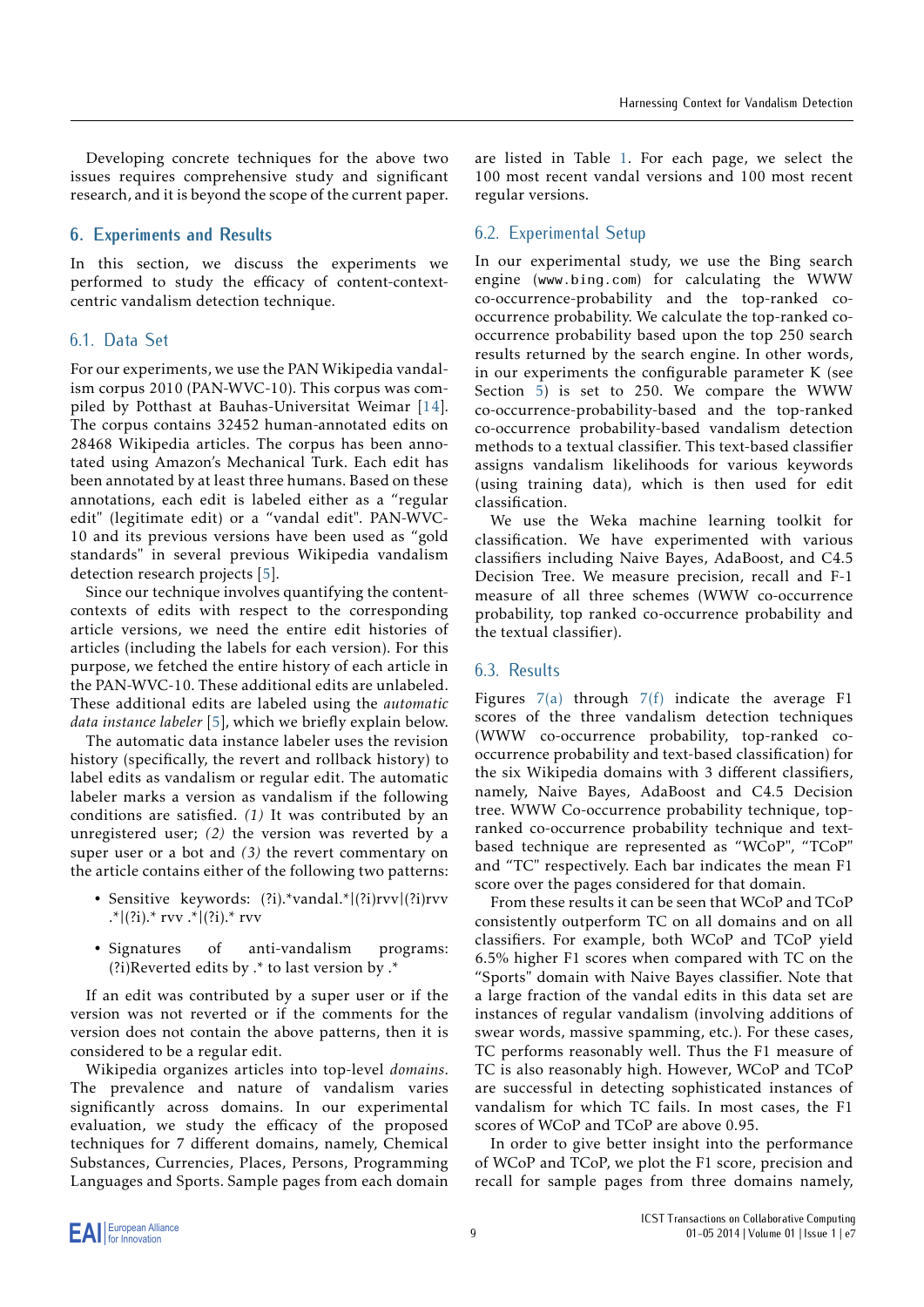| No. | Domain Name          | Sample Pages                                                            |
|-----|----------------------|-------------------------------------------------------------------------|
|     | Chemical Substance   | Acetic Acid, Folic Acid, Phosphorous pentachloride                      |
|     | Currency             | US Dollar, Canadian Dollar, Philippine Dollar, North Korean Won         |
| 3   | Persons              | Barack Obama, Jimmy Carter, Golda Mier, George W. Bush, Albert Einstein |
| 4   | <b>Places</b>        | Canada, Costa Rica, India, Iran, United Kingdom                         |
| 5   | Programming Language | Javascript, C, Logo, Ada, True basic                                    |
| 6   | Sports               | Badminton, Tennis, National Rugby League, Golf                          |

**Table 1.** Wikipedia Domains and Sample Pages



**Figure 7.** Comparison of WCoP, TCoP and Text Classification Performance on Various Wikipedia Domains

"places", "programming languages" and "currencies". These experiments were done using the C4.5 Decision tree classifier with 10-fold cross validation. Figures  $8(a)$ ,  $8(b)$  and  $8(c)$  respectively indicate the F1 score, precision and recall for three pages from the "places" domain. Similarly, Figures  $9(a)$ ,  $9(b)$  and  $9(c)$ respectively indicate the F1 score, precision and recall for two pages from the "Programming Languages" domain, and Figures  $10(a)$ ,  $10(b)$  and  $10(c)$  show the F1score, precision and recall for two pages from the "currencies" domain. In most cases, WCoP and TCoP yield higher precision values than TC, while the recall values for the three schemes are quite comparable. Thus, higher F1 scores are a direct result of better precision.

Below, we provide a brief analysis of the characteristics of the edits that cause false positives and false negatives with our context-based vandalism detection system. False positives are legitimate edits that our system incorrectly marks as vandal edits. False negatives, on the other hand, are vandal edits that are not detected by our approach. In our system, false positives typically occur in three scenarios. The first is when an edit introduces factually correct statement that are not widely known. These sorts of statements can contain words/phrases that may seem out of context, and thus may be marked as vandalism. These kinds of edits are not very common in Wikipedia. The second scenario is when an edit contains words that colloquial, regional or even from other languages but written in the English script. These kinds of words commonly occur in pages pertaining to cultures, cuisines and personalities from remote, non-English speaking regions of the world. Since our system uses co-occurrence probability for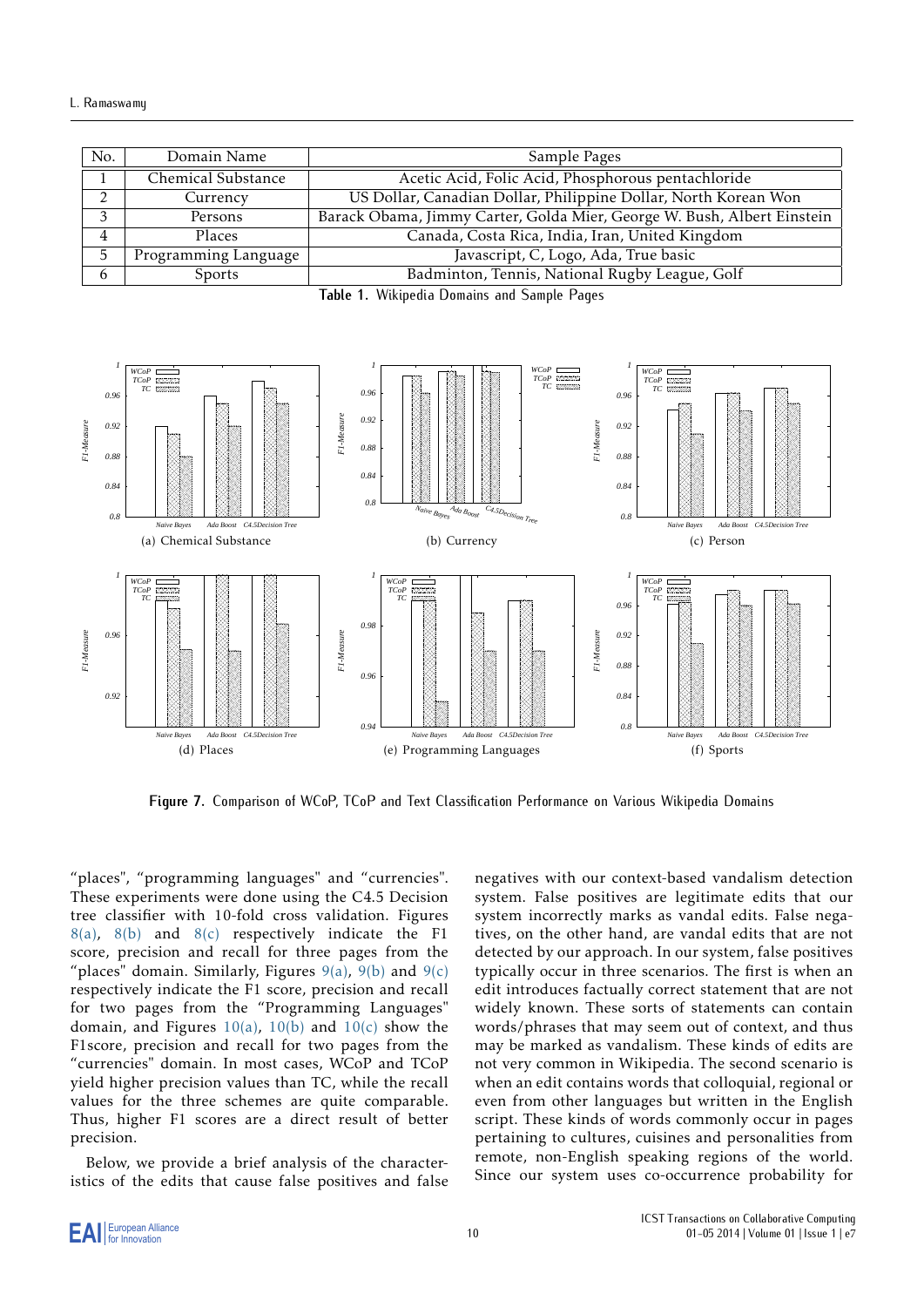

**Figure 8.** F1, Precision and Recall of WCoP, TCoP and Text Classification on sample pages of "places" domain



**Figure 9.** F1, Precision and Recall of WCoP, TCoP and Text Classification on sample pages of "Programming Languages" domain



**Figure 10.** F1, Precision and Recall of WCoP, TCoP and Text Classification on sample pages of "Currencies" domain

measuring context, these words can cause false positives. Finally, when a page undergoes sudden and drastic context change (e.g., death of a person, revolutions in countries, etc.), our system might wrongly mark the edit reflecting the context change as vandalism. As remarked earlier, one way to address the last scenario is to utilize from realtime event sources such as Twitter and news feeds.

Our system might fail to detect vandal edits that do not contain contextually-mismatched attributes. For example, a vandal edit that removes certain key sentences in the document (which may be 'inconvenient truths' from the perspective of the user performing the edit) will not be identified by content-contextcentric technique. The content-context-centric may also fail to detect edits that vandalize Wikipedia articles

**EAI** European Alliance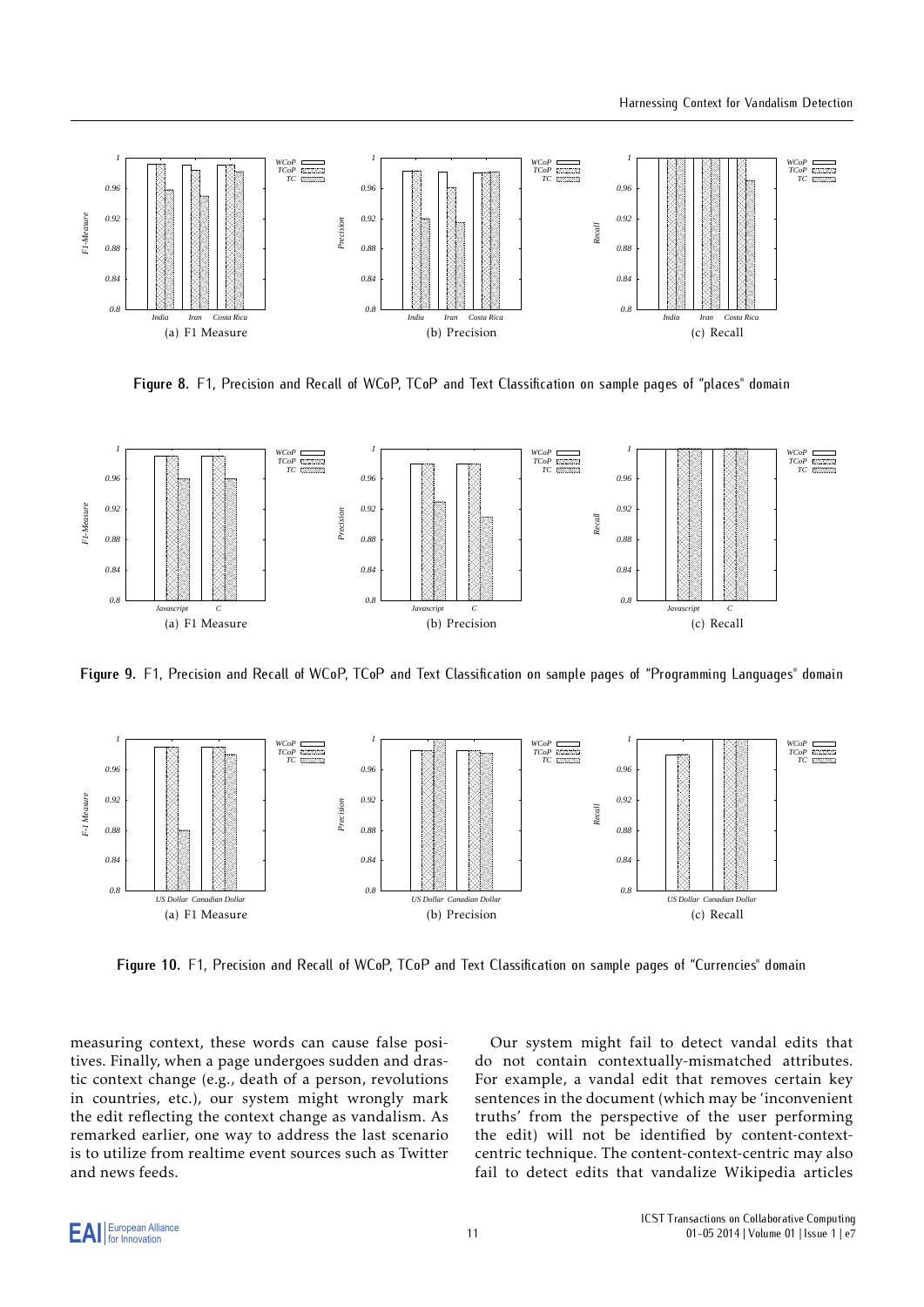using common words (e.g., 'death', 'divorce', etc.) or words that have multiple connotations (e.g., disaster, etc.). Using these kinds of words/phrases, a smart and determined adversary can construct sentences that bring disrepute to the article's topic without being detected by our system. These sort of vandal edits are not common, but nevertheless do occur. Furthermore, we believe using other types of contexts (spatial and contributor context) can help mitigate some of these false negatives.

In summary, our experiments demonstrate that utilizing context provides significant improvement in vandalism detection accuracy.

## **7. Related Work**

In recent years, various aspects of Wikipedia have been extensively studied, including its efficacy as a collaborative knowledge sharing platform, the demographies and behaviors of its user population, quality and trustworthiness of its information, semantic-analysis and ontology development for Wikipedia, and the effect of Wikipedia on various societies around the world [1, 13, 15–21]. The study by Kittur et al. [15] indicates that n the early days of Wikipedia, a core group of editors performed bulk of the editing. However, as Wikipedia became more popular, the contributions from common users has drastically increased. In another study, Kittur and Kraut [19] distinguish between implicit and explicit collaborations in Wikipedia and conclude that explicit collaboration (through discussion and talk pages) yields better quality content than implicit collaboration.

A number of researchers have studied vandalism in Wikipedia. Preidhorsky et al. [3] attempt to estimate the value of Wikipedia content. In this context, they analyze the damage done by vandal edits in terms of the length of time the article was in vandalized status and the number of views on the article when it was in the vandalized state. Existing Wikipedia vandalism detection techniques can be broadly classified into two categories, namely, content-based and behavior-based approaches [22]. Both of these approaches use either rule-based or machine learning-based classifiers in the background [23]. Features that are typically used in content-based approaches include edit types (such as complete or partial *blanking*, inclusion of repetitive text) insertion of obscene words, spammy words, or spammy URLs, inversion of statement meanings, replacement of article titles and sub-titles, changing numbers in articles, length of comments, size of edit, and character diversity of edit [2–5, 24]. Chin et al. have used statistical language models have for vandalism detection [25]. The work by Wang and McKeown [26] utilizes lexical features such as misplaced punctuations and slangs for detecting vandalism. In a recent work,

Wu et al. have proposed a text-stability-based approach for identifying vandalism [5]. The main idea here is to quantify the stabilities of various parts of a Wikipedia article (in terms of number of versions, number of views and amount of time since last modification), and use them to predict the likelihood of these parts being modified through legitimate edits.

The behavior-based approach relies upon Wikipedia revision history to generate user behavior models which are later used to classify edits [27–29]. Reputationbased techniques form an important stream of work in this direction [9–11]. Adler et al. [30] propose a vandalism detection technique that combines computation linguistics with contributor reputation. Reputation-based techniques are similar to our approach of utilizing contributor-context for vandalism detection. A closely related stream of work is that of user community-based trust enhancement techniques for collaborative social media [31, 32].

Spamming, while not being the sole motivation for vandalism, certainly contributes to a considerable portion of it. Researchers have proposed many spam resistance approaches, including white and black lists, statistical filtering, network analysis, and sender authentication, and coordinated real-time spam filtering [33–39]. However, the anti-spam work does not completely address the vandalism problem because while spam is mostly driven by financial interests, vandalism can be generated by a variety of causes.

Context-awareness has been widely studied in the pervasive computing and human-computing interaction domains [40–43]. Several issues including developing infrastructures for capturing and maintaining context, analysis of context and security and privacy aspects of context have been explored. Our work is unique in that it uses context for vandalism detection in CSM applications.

#### **8. Conclusions**

In recent years, vandalism has emerged as a significant threat to information quality and trustworthiness of collaborative social media application such as Wikipedia. Many of the existing vandalism detection techniques rely upon simple textual features, and hence are not very effective in dealing with sophisticated vandal attacks. In this paper, we proposed harnessing context for vandalism identification. We presented a unique context-enhanced finite state model for Wikipedia article evolution which helps us capture and analyze various contextual attributes. This paper studies the distinguishing capabilities of two important types of context namely content-context and contributor-context. We have designed two metrics, namely, WWW co-occurrence probability and top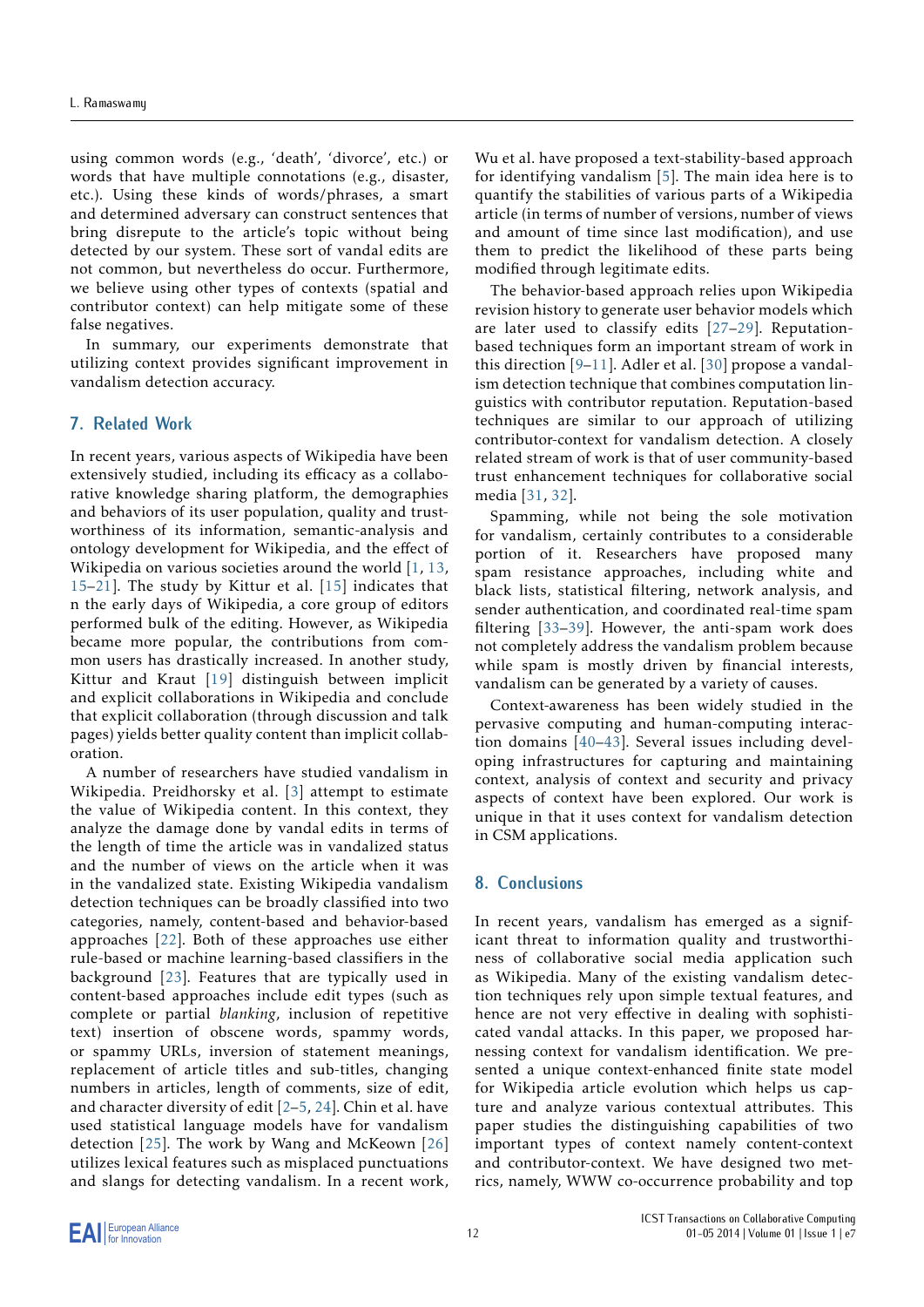ranked co-occurrence probability, to measure the compatibility of an edit's content-context with the contentcontext of the existing article. In addition to providing efficient mechanisms for estimating these metrics, we have discussed how these metrics can be utilized in machine learning-based classifiers. This paper also reports several experiments on the Wikipedia PAN corpus that demonstrate that utilizing context significantly improves vandalism detection accuracy when compared with simple text-based techniques.

#### **Acknowledgement**

This research is partially supported by the National Science Foundation under grants CNS-1338276, DUE-1318881, OCI-1127195, CNS/SAVI-1250260, IUCRC/FRP-1127904, CISE/CNS-1138666, RAPID-1138666, CISE/CRI-0855180, NetSE-0905493 and gifts, grants, or contracts from Intel Corp, DARPA/I2O, Singapore Government, Fujitsu Labs, and Georgia Tech Foundation through the John P. Imlay, Jr. Chair endowment. Any opinions, findings, and conclusions or recommendations expressed in this material are those of the authors and do not necessarily reflect the views of the National Science Foundation or other funding agencies and companies mentioned above.

#### **References**

- [1] Pew Research Center's Project for Excellence in Journalism (2011), The State of the News Media-2011 (An Annual Report on American Journalism), http:// stateofthemedia.org/.
- [2] Wikipedia (Revision as of 20:29, 22 May 2010), Cluebot, http://en.wikipedia.org/wiki/User:ClueBot.
- [3] PRIEDHORSKY, R., CHEN, J., LAM, S.T.K., PANCIERA, K., TERVEEN, L. and RIEDL, J. (2007) Creating, destroying, and restoring value in wikipedia. In *Proceedings of the International ACM Conference on Supporting Group Work*: 259–268.
- [4] ADLER, B.T. and DE ALFARO, L. (2007) A contentdriven reputation system for the wikipedia. In *WWW '07: Proceedings of the 16th international conference on World Wide Web* (New York, NY, USA: ACM): 261–270. doi:http://doi.acm.org/10.1145/1242572.1242608.
- [5] Wu, Q., Irani, D., Pu, C. and Ramaswamy, L. (2010) Elusive vandalism detection in wikipedia: a text stability-based approach. In *CIKM*.
- [6] Wikipedia, Vandalism on Wikipedia (retrieved on Aug 01, 2013), http://en.wikipedia.org/wiki/ Vandalism on Wikipedia.
- [7] Ahamad, M., Mark, L., Lee, W., Omicienski, E., dos Santos, A., Liu, L. and Pu, C. (2002) Guarding the next Internet frontier: countering denial of information attacks. In *NSPW*.
- [8] Wikipedia, Wikipedia Article on AI Complete Problem, http://en.wikipedia.org/wiki/AI-complete.
- [9] Adler, B.T., Benterou, J., Chatterjee, K., de Alfaro, L., PYE, I. and RAMAN., V. (2007) Assigning trust

to wikipedia content. In *Technical Report, School of Engineering, University of California, Santa Cruz*.

- [10] JAVANMARDI, S. and LOPES, C. (2007) Modeling trust in collaborative information systems. In *Proceedings of the 3rd International Conference on Collaborative Computing: Networking, Applications and Worksharing (CollaborateCom 2007)*: 299–302.
- [11] Zeng, H., Alhossaini, M., Fikes, R. and McGuinness, D.L. (2006) Mining revision history to assess trustworthiness of article fragments. In *Proceedings of the 4th International Conference on Collaborative Computing: Networking, Applications and Worksharing (CollaborateCom 2006)*.
- [12] BIZER, C., LEHMANN, J., KOBILAROV, G., AUER, S., BECKER, C., Cyganiak, R. and Hellmann, S. (2009) Dbpedia: A crystallization point for the web of data. *Web Semantics: Science, Services and Agents on the World Wide Web* vol.7(3): 154-165.
- [13] SUCHANEK, F.M., KASNECI, G. and WEIKUM, G. (2008) Yago: A large ontology from wikipedia and wordnet. *Web Semantics: Science, Services and Agents on the World Wide Web* 6(3): 203–217.
- [14] Porrhast, M. (2010) Crowdsourcing a wikipedia vandalism corpus. In *Proceedings of SIGIR*.
- [15] KITTUR, A., CHI, E., PENDLETON, B.A., SUH, B. and Mytkowicz, T. (2007) Power of the few vs. wisdom of the crowd: Wikipedia and the rise of the bourgeoisie. *World Wide Web* 1(2).
- [16] SUH, B., CH, E.H., KITTUR, A. and PENDLETON, B.A. (2008) Lifting the veil: improving accountability and social transparency in Wikipedia with wikidashboard. In *CHI*.
- [17] Suh, B., Ch, E.H., PENDLETON, B.A. and KITTUR, A. (2007) Us vs. Them: Understanding Social Dynamics in Wikipedia with Revert Graph Visualizations. In *IEEE VAST*.
- [18] KITTUR, A., SUH, B. and CHI, E.H. (2008) Can you ever trust a wiki?: impacting perceived trustworthiness in wikipedia. In *CSCW*.
- [19] KITTUR, A. and KRAUT, R. (2008) Harnessing the wisdom of crowds in wikipedia: quality through coordination. In *CSCW*.
- [20] GABRILOVICH, E. and MARKOVITCH, E. (2007) Computing Semantic Relatedness Using Wikipedia-based Explicit Semantic Analysis. In *IJCAI*.
- [21] Ponzerto, S.P. and Navigli, R. (2009) Large-Scale Taxonomy Mapping for Restructuring and Integrating Wikipedia. In *IJCAI*.
- [22] POTTHAST, M., STEIN, B. and GERLING, R. (2008) Automatic vandalism detection in wikipedia. In *Proceedings of Advances in Information Retriveal*: 663–668.
- [23] SMETS, K., GOETHALS, B. and VERDONK, B. (2008) Automatic vandalism detection in wikipedia: Towards a machine learning approach. In *Proc. of AAAI workshop on Wikipedia and Artificial Intelligence: An Evolving Synergy* (AAAI): 43–48.
- [24] Mola-Velasco, S.M. (2011) *Wikipedia Vandalism Detection*. Master's thesis, Polytechnic University of Valencia.
- [25] chi Chin, S., Srinivasan, P., Street, W.N. and Eichmann, D. (2010) Detecting wikipedia vandalism with active learning and statistical language models. In *Proceedings of 4th Workshop on Information Credibility on the Web*.